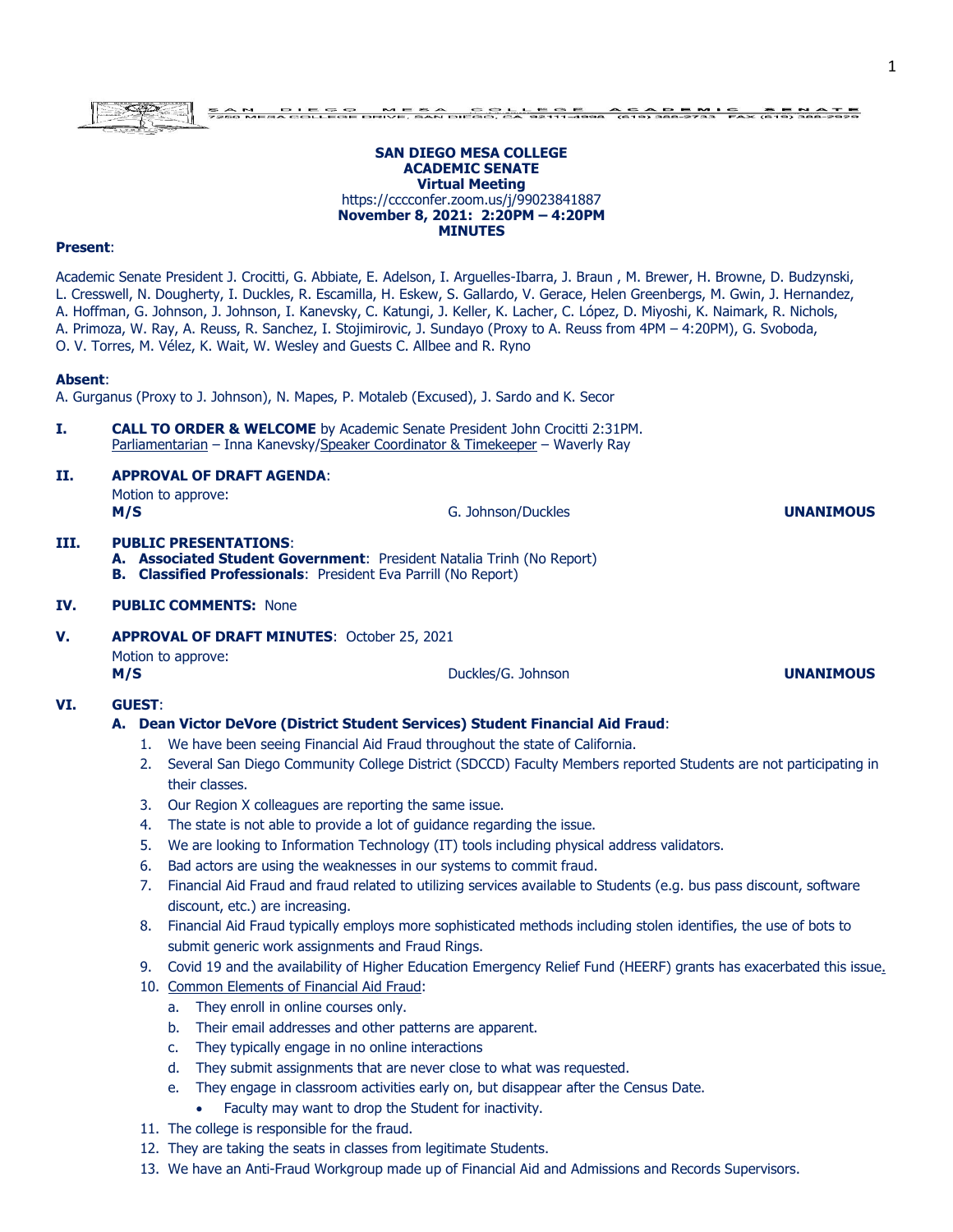- 14. We are reviewing Patterns of Suspected Fraudulent Activity detection software applications.
- 15. We are reviewing email addresses with specific patterns.
- 16. We are providing tools to our Financial Aid offices to facilitate investigations with the U.S. Office of the Inspector General.
- 17. There is a huge backlog due to the large number of fraud in the California Community Colleges (CCC) system.
- 18. What can Faculty do?
	- a. Report suspicious activities to Admissions and Records.
	- b. Clear rosters of inactive enrollment.
	- f. Prioritize confirmation of Student engagement early in the course.
- 19. Andrew Hoffman said Faculty can't drop Students after the withdrawal date while we a not teaching on campus.
	- a. Dean DeVore said you will need to reach out to the Admissions office.
		- They can back date it to the last day the Student interacted with Faculty.
- 20. There are usually Financial Aid Fraud Rings that try to use one address for a large number of Students.
	- a. We have received 20 applications from the same city and the same high school in the span of one hour.
	- b. The fraud rings have changed their tactics.
- 21. We need to have face to face contact with Students to reduce fraud
- 22. Giving "sdccd" email addresses to Students would make the problem worse.
- 23. We need to be able to verify activities that show Students are legitimate.
- 24. Faculty can report their suspicions to Admissions and Records.
- 25. There is a petition process to drop Students after the deadline.
- 26. The majority of fraud has occurred in asynchronous online classes.
- 27. The Office of Inspector General will investigate and prosecute the fraud cases.
- 28. Please try to email all your Students and review their email addresses to see if there is a pattern.
- 29. We are working with district IT personnel.
- 30. Feel free to contact me if you have any questions.

#### **VII. COMMITTEE REPORTS**:

# **A. Senate Executive Committees**:

- 1. Academic Affairs Committee: Chair Oscar V. Torres
	- As reported by Oscar V. Torres:

"The academic affairs committee met on November  $1<sup>st</sup>$ , Monday, at 4:15 pm. Committee minutes were reviewed, as well as reports from our last academic senate, chairs, and executive committee. We also had an update from Mesa Pathways. Old business included editing and including member input onto our "assessing a need for a testing center" survey. As recommended by this governing group, we are also incorporating student perspectives onto our survey. We also began incorporating the "Mesa Library Advisory Committee" text onto our constitution. Lastly, we hear from other faculty who had previously researched the mechanics of developing a proctoring center on Campus. Our next meeting will be held on November 15<sup>th</sup>."

- 2. Professional Advancement Committee (PAC): Chair Janna Braun (No Report)
- 3. Committee of Chairs (COC): Chair of Chairs Paula Gustin
	- a. It is all about planning for the spring 2022 semester right now.
	- b. We are trying to make sure that all the technology we need for our classrooms are available.
		- I encourage Faculty to check your classrooms and contact your School Dean if you need IT equipment.
	- c. We are trying to make sure our Students have everything they need to enroll in spring 2022 classes.
	- d. We discussed the Red/Green Passes for Covid 19 test results.
	- e. We had discussions about why Faculty Experts need to be the ones who determine the modality and length of our courses.
	- f. We held a very successful new Chairs FLEX workshop.
		- Thank you to presenters Dean Leslie Shimazaki and Department Chairs Donna Budzynski, Ian Duckles and Jill Moreno Ikari.
	- g. George Ye provided updates for the Drama Department during our last meeting.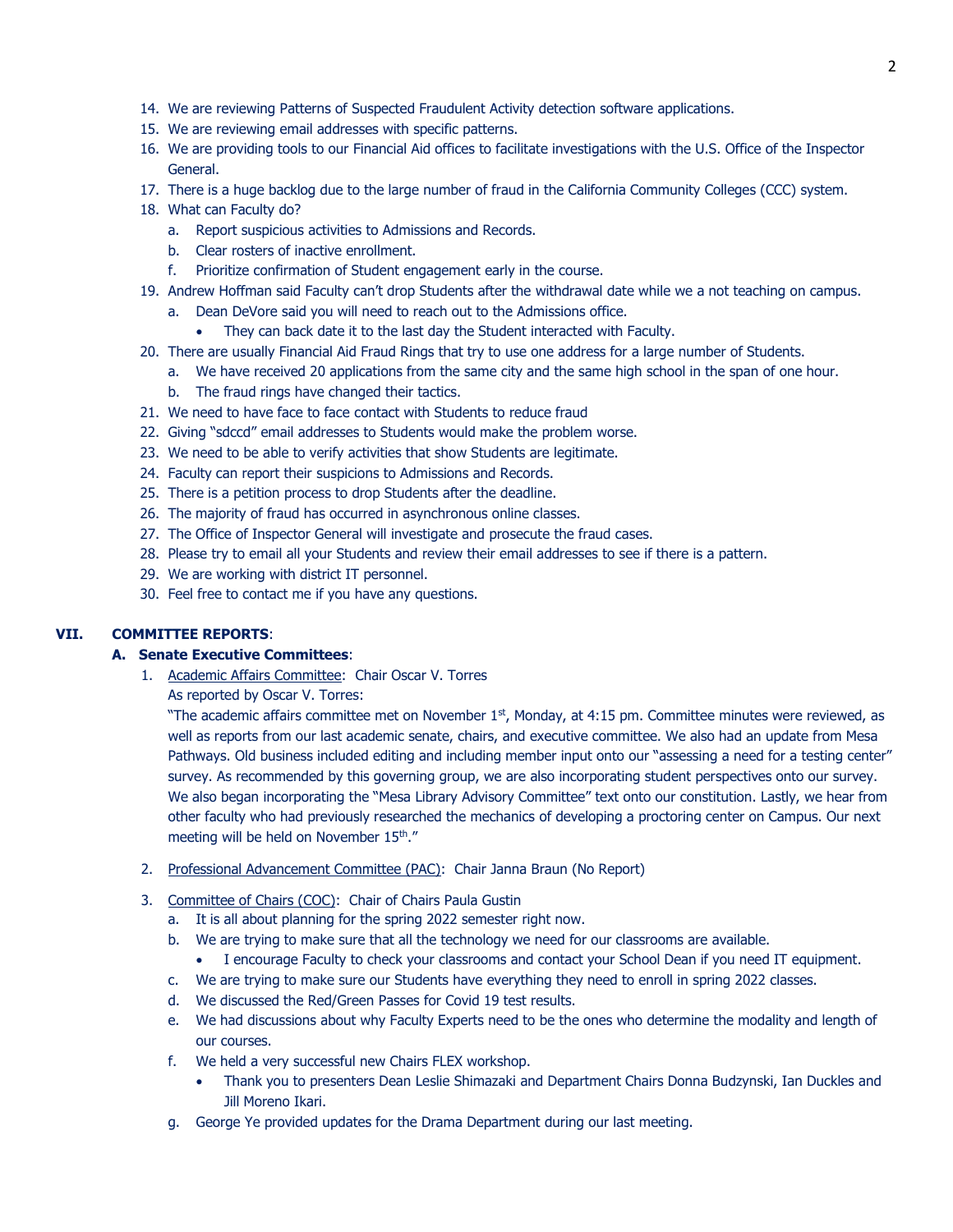- 4. Curriculum Review Committee (CRC): Faculty Co-Chair Andrew Hoffman As reported by Andrew Hoffman**:**
	- a. The catalog deadline is November  $18<sup>th</sup>$ .
- 5. Program Review Committee (PRC): Acting Faculty Co-Chair Dina Miyoshi (1 Minute) As reported by Dina Miyoshi**:**
	- a. A reminder that December 6th is the first Program Review deadline. Taskstream will close for Managers to review. It will open back up in January for final edits.
	- b. There are still faculty vacancies on the Program Review Steering Committee.
		- We are looking for Faculty from Arts and Languages, Exercise Science, Student Affairs, Student Development.

## **B. Other Committees**:

- 1. The Committee for Diversity Action, Inclusion & Equity (CDAIE): Chair Judy Sundayo (5 Minutes) As reported by Judy Sundayo:
	- CDAIE met on 11-5-21 with 30 people attending. There was an acknowledgment, a short film and discussion surrounding Native American Heritage Month.
	- CDAIE will be updating the Diversity web pages on the Mesa College website, including committee information as well as diversity resources.
	- CDAIE is pleased to announce the progress being made on the opening of a Pride Center on Mesa's campus, hopefully in spring 2022, if not, then by fall 2022.
	- CDAIE is pleased to announce progress being made on identifying all Gender Neutral Restrooms on campus, to be input on Mesa's interactive map soon.
	- CDAIE is pleased to announce progress being made regarding an Asian American Pacific Islander course, AAPI, Intro to Asian Studies.
	- CDAIE is pleased to announce progress being made on a Land Acknowledgment, which will be broad, comprehensive and inclusive in scope.
	- CDAIE is in the process of revamping marketing efforts for positive messages and images supporting our diverse student population, including t-shirts and masks. We're researching "see-through" masks to accommodate Deaf individuals whose lip-reading has been compromised due to the wearing of solid masks.
	- CDAIE invites our campus to support the Fine and Performing Arts Committee's upcoming Left Meets Right event showcasing the Arts & Social Justice with dancer, Zaquia Mahler Salinas, tomorrow, Nov. 9th at 10 am. For more information, contact Blythe Barton.
	- CDAIE invites our campus to celebrate International Education Week by attending a Virtual World Party, Nov. 16th 1;30 - 4 pm, which includes sessions on the Peace Corps, Voices from Abroad & a workshop on Study Abroad Scholarships, to name a few events. For more information contact Dora Schoenbrun-Fernandez
	- CDAIE invites our campus to refer students to the many opportunities provided by our Student Health Services, including but not limited to, Active Minds focusing on changing the conversation about mental health issues, Come as You Are, an LGBTQ support group, and the Black Student Forum to support and encourage African American students on campus. For more information, contact Suzanne Khambata.
	- CDAIE is open for small funding requests for honorariums or activities supporting diversity, equity and inclusion. Please e-mail [jsundayo@sdccd.edu](mailto:jsundayo@sdccd.edu) if interested for your classroom or department
	- CDAIE will be making its annual presentation to PCAB on December 7th
	- CDAIE meets next on **Friday, December 3rd** from 9 am 11 am. Anyone wanting to attend as a guest may send an e-mail to [jsundayo@sdccd.edu](mailto:jsundayo@sdccd.edu) for the Zoom link.

# 2. Mesa Pathways Committee (MPC): Co-Coordinator Marisa Alioto As reported by Marisa Alioto:

- **Pathways Project Funding:**
- The Mesa Pathways Leadership Team is currently reviewing 13 proposals, and awardees will be notified by November 15, 2021.
- **Student Success Teams Workshops:**
- The Student Success Teams project group concluded their fall workshops. The project team will review the data and offer next steps regarding structure, goals and objectives of Mesa's Student Success Teams. This is important work in advancing our Pathways efforts and ensuring Mesa continues to provide strong support to our students.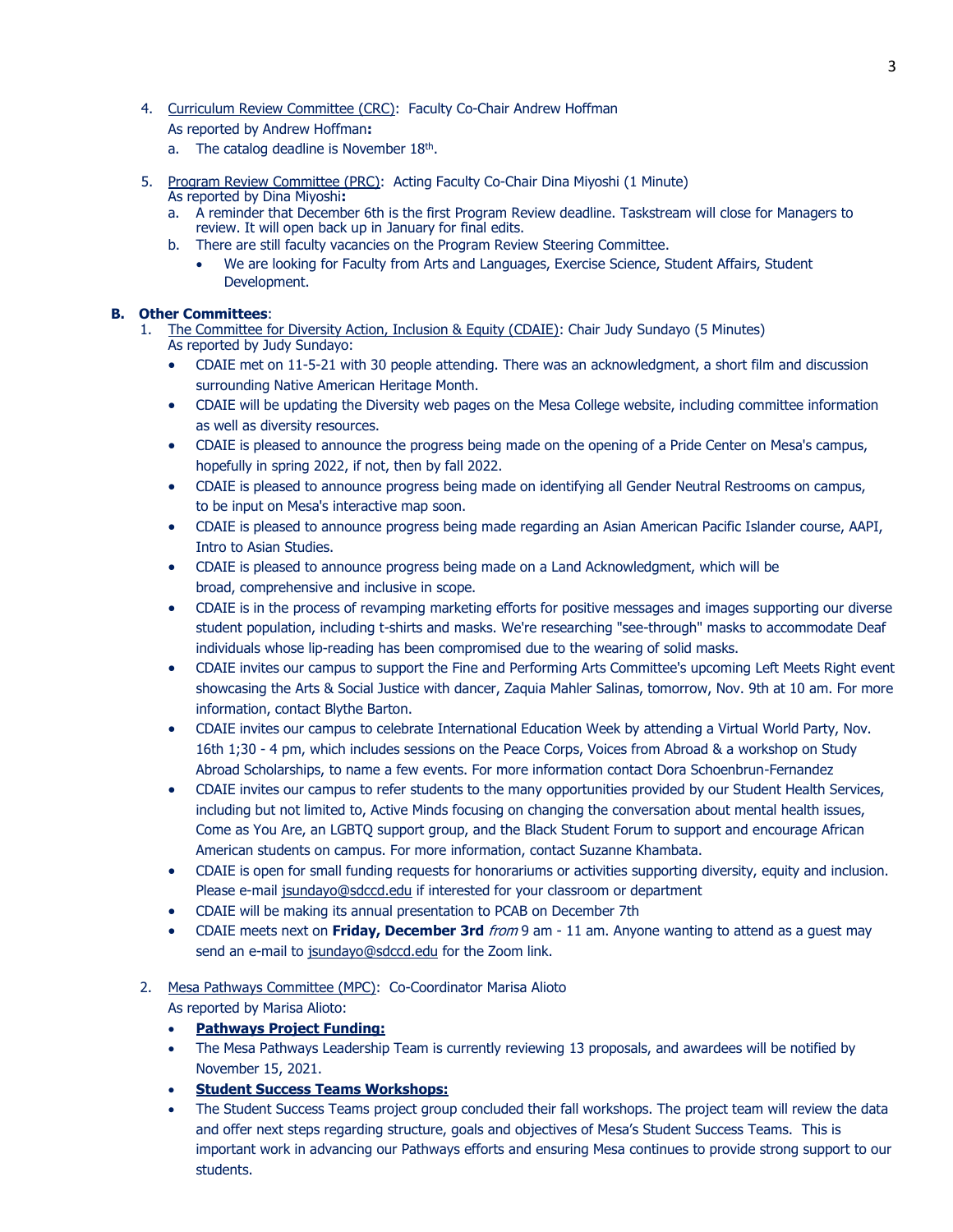- **Scale Of Adoption Self-Assessment (SOAA)**
- We have completed a preliminary version of the 2021 Guided Pathways Scale of Adoption Assessment (SOAA) for submission to the Chancellor's Office. The Mesa Pathways workgroups and project teams have reviewed and updated this document, and it is now being routed to our constituency groups for acceptance.
- **Call for Members: Pathways Workgroups and Project Teams:** If you are interested in becoming involved in a Pathways workgroup or project team, please reach out to [MesaPathways@sdccd.edu.](mailto:MesaPathways@sdccd.edu)
- **Next MPC Meeting:** Our next meeting will be Wednesday, November 10th from 12:45 2:15pm
- 3. Other Committee Reports: No Reports

# **VIII. OLD BUSINESS**:

## **A. Scale of Adoption Self-Assessment for Guided Pathways**: Eskew

- 1. This is the last year that Guided Pathways funding is available.
- 2. We asked the training groups and work groups to identify the progress they have made.
- 3. The document will have its first reading at President's Cabinet on November  $16<sup>th</sup>$ .
- 4. Congratulation to all the shared governance groups (Faculty Senate/Classified Senate/Associated Student Government) who contributed to the work and the document.
- 5. We did not receive progress to date reports from all the groups.
- 6. Howard Eskew will make corrections to page 17 of the document.
- 7. Judy Sundayo thanked the coordinators and work groups for all their work.
- 8. Judy Sundayo asked if there were major changes over the past five years. a. Howard Eskew reported we were able to find new ways to support our Students.
- 9. Several community colleges have asked to review Mesa College's model.

Motion to approve: **M/S** Ray/Gallardo **38 Approve**

# **IX. NEW BUSINESS**:

# **A. Committee on Committees Rubric**: Gallardo/Ray

- 1. There have been some Faculty vacancies where several people applied.
	- a. We needed a way to determine which applicant would be the best fit for the committee.
	- b. We received feedback regarding the rubric from the Senate Exec Committee.
	- c. We would like to receive feedback from the Academic Senate.

Motion to move the item to the November 29, 2021 meeting as Old Business for discussion and potential vote: **M/S** G. Johnson/Eskew **31 Approve**

#### **B. Resolution 2021.11.1 – Campus Diversity, Equity and Inclusion (DEI) Officer**: Sundayo

1. Judy Sundayo reported the resolution supports reassigned time for a Mesa College Campus Diversity, Equity and Inclusion (DEI) Officer.

2. President Luster sent out a call for applications for the Mesa College Campus DEI Officer position.

Motion to move the item to the November 29, 2021 meeting as Old Business for discussion and potential vote:

**M/S** Primoza/Gerace **36 Approve**

J. Johnson Proxy for **Gurganus**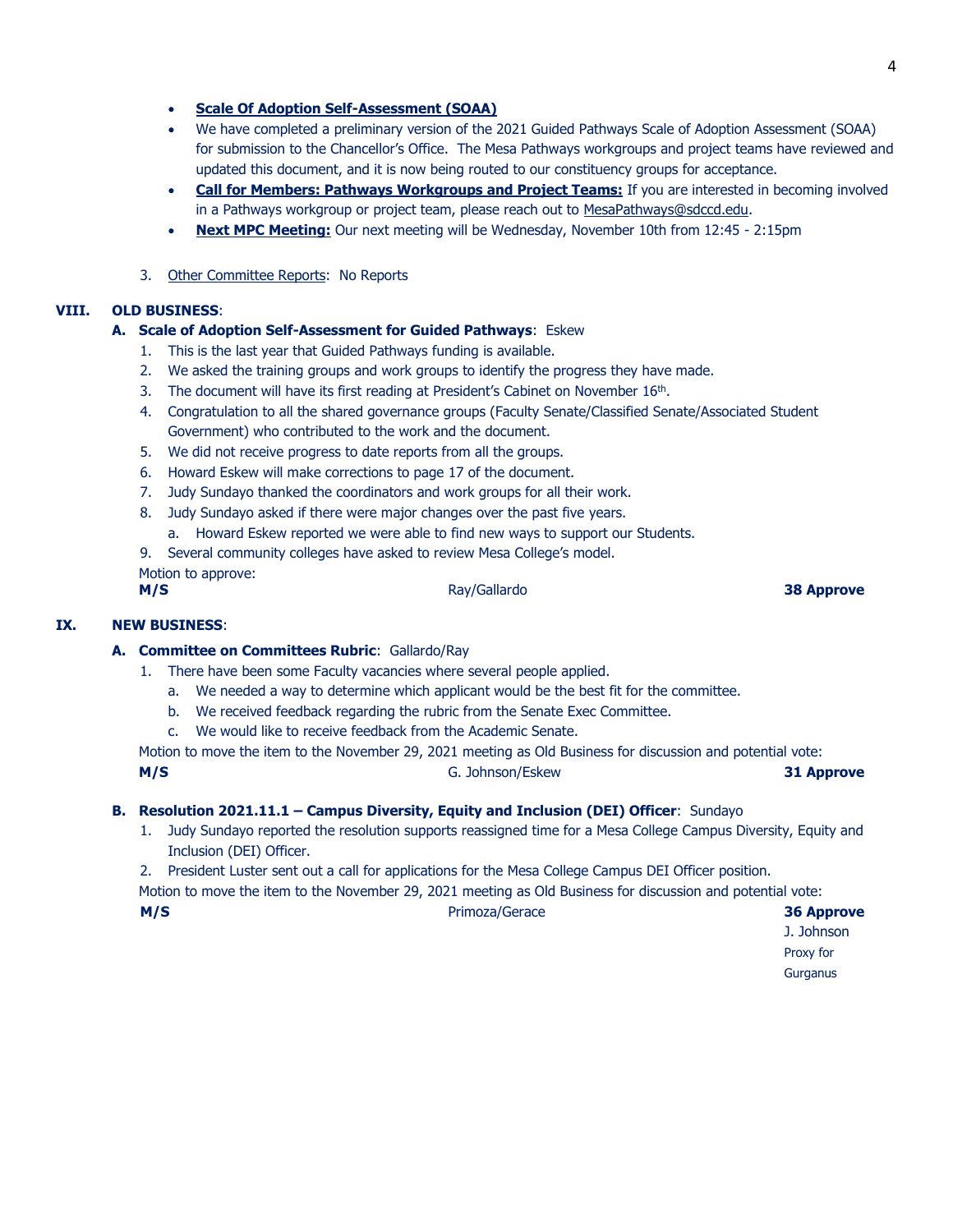# **C. Reconsideration of the State of Emergency Circumstances (AB 361)**: Crocitti

- 1. We have to approve this item during every other meeting in order to continue to meet via Zoom.
- 2. Alison Primoza asked when we can meet in person again.
	- a. President John Crocitti reported we may have to use OWL in the LRC in spring 2022.
	- b. The Board of Trustees wants to return to in person meetings.
		- It would be consistent for the Academic Senate to meet in person when the Board of Trustees returns to in person meetings.

Motion to move the item to the November 29, 2021 meeting as Old Business for discussion and potential vote:

**M/S** Vélez/Braun **34 Approve** J. Johnson Proxy for **Gurganus 1 Disapprove Greenbergs** 

## **D. Military CPL (Credit for Prior Learning) and the MAP Program (Military Articulation Platform)**: Parsons

- 1. Toni Parsons reported the Mesa College Academic Senate approved an Administrative Procedure and a Board Policy For CPL.
- 2. Veterans are the biggest reason for the change to Title 5.
- 3. The United States Joint Services has created transcripts for service members' military education/experience.
- 4. The state of California provided funding to Riverside Community College to develop a platform.
	- a. The state is asking for 50 California Community Colleges (CCC) to join the platform.
	- b. Students can access the platform and find out which CCC provides credit for their military education/experience.
	- c. December  $10<sup>th</sup>$  is the deadline to apply to be a part of the platform.
	- d. Miramar College has a Military Studies Program and they want to be a part of the platform.
	- e. The district will need to provide a written commitment to support the military experience of our Students.

Motion to move the item to the November 29, 2021 meeting as Old Business for discussion and potential vote

**M/S** Eskew/Nichols **33 Approved**

**1 Disapprove** Adelson

#### **X. ROUND TABLE TOPIC**: None

# **XI. SENATE EXECUTIVE OFFICER REPORTS**:

- **A. Vice President**. Sakeenah Gallardo
	- As reported by Sakeenah Gallardo:

"The Committee on Committee has created a rubric in which to help the committee fill vacancies where there are multiple candidates for committee openings. It was entered into new business and will be discussed at our next AS meeting. I advised everyone to continue to send me emails for committee vacancies. And if the vacancies are filled, I will send out a second request, hoping to gain more interested candidates."

Carlynne Allbee and Geoff Johnson reported Adjunct Faculty can receive compensation for serving on an Academic Senate Committee.

- **B. Secretary**: Waverly Ray (No Report)
- **C. Treasurer:** Mary Gwin
	- 1. Academic Senate Scholarship:
		- a. The Academic Senate will award four (4) \$500.00 Academic Senate Scholarships this year.
- **D. Senator at Large (1)**: Alison Gurganus (No Report)
- **E. Senator at Large (2)**: Pegah Motaleb (No Report)